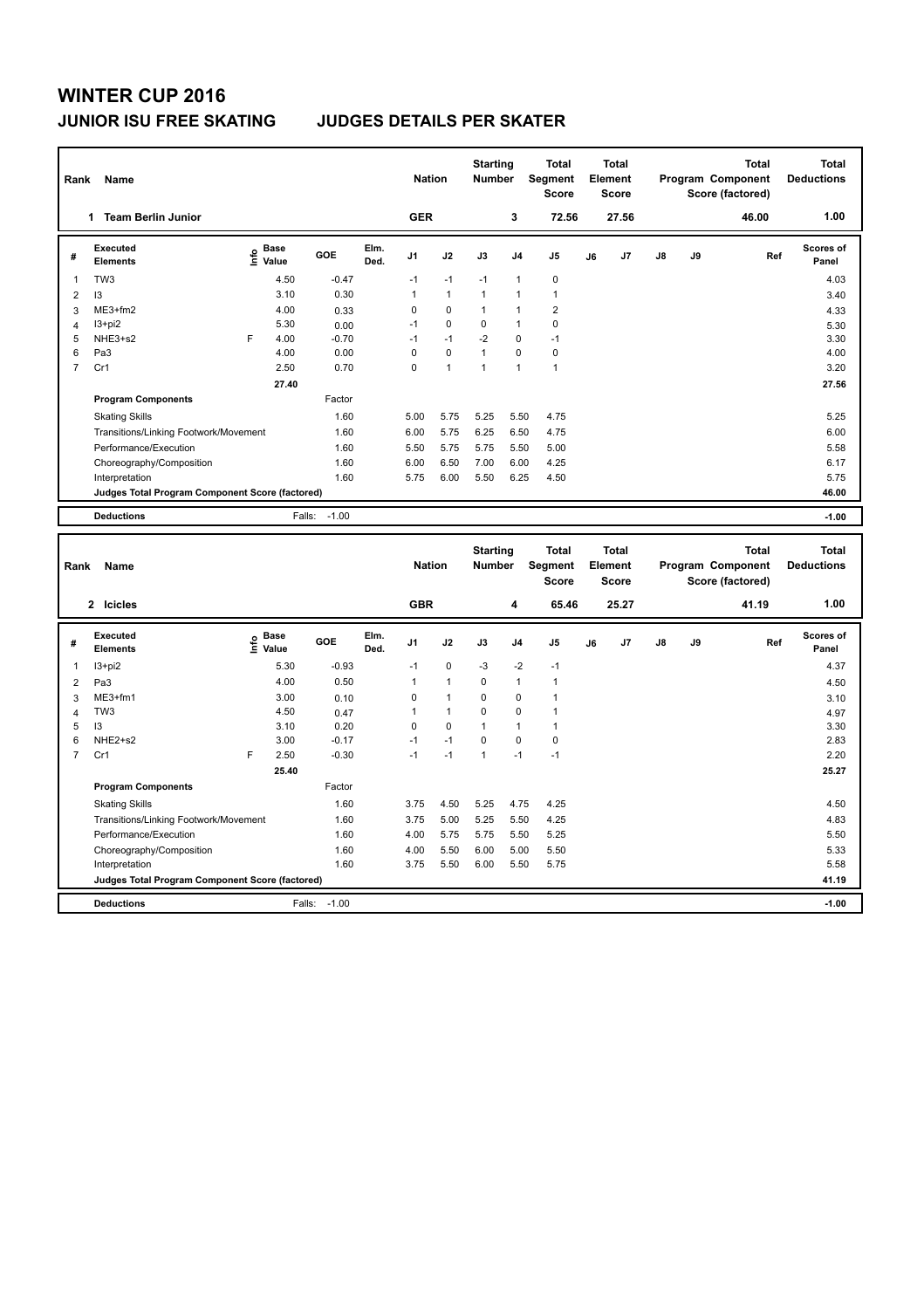# **WINTER CUP 2016 JUNIOR ISU FREE SKATING JUDGES DETAILS PER SKATER**

|                | Name<br>Rank                                    |                                             |         |              |                |              | <b>Starting</b><br><b>Number</b> |                | <b>Total</b><br>Segment<br><b>Score</b> | Total<br>Element<br><b>Score</b> |       |    |    | <b>Total</b><br>Program Component<br>Score (factored) | Total<br><b>Deductions</b> |
|----------------|-------------------------------------------------|---------------------------------------------|---------|--------------|----------------|--------------|----------------------------------|----------------|-----------------------------------------|----------------------------------|-------|----|----|-------------------------------------------------------|----------------------------|
|                | Jeanne D'Arc<br>3                               |                                             |         |              | <b>FRA</b>     |              |                                  | 5              | 63.23                                   |                                  | 25.90 |    |    | 39.33                                                 | 2.00                       |
| #              | Executed<br><b>Elements</b>                     | <b>Base</b><br>e <sup>Base</sup><br>⊆ Value | GOE     | Elm.<br>Ded. | J <sub>1</sub> | J2           | J3                               | J <sub>4</sub> | J <sub>5</sub>                          | J6                               | J7    | J8 | J9 | Ref                                                   | <b>Scores of</b><br>Panel  |
| -1             | $ME2+fm2$                                       | 3.00                                        | 0.30    |              | 1              | $\mathbf 0$  | $\overline{1}$                   | $\overline{1}$ | $\mathbf{1}$                            |                                  |       |    |    |                                                       | 3.30                       |
| $\overline{2}$ | NHE3+s1                                         | 3.50                                        | 0.33    |              | $\Omega$       | $\mathbf 0$  | $\overline{2}$                   | $\overline{1}$ | 1                                       |                                  |       |    |    |                                                       | 3.83                       |
| 3              | Pa <sub>3</sub>                                 | 4.00                                        | 0.17    |              | 0              | $-1$         | 1                                | -1             | 0                                       |                                  |       |    |    |                                                       | 4.17                       |
| $\overline{4}$ | Co1                                             | 2.50                                        | 0.23    |              | 0              | $\mathbf 0$  | 1                                | 0              |                                         |                                  |       |    |    |                                                       | 2.73                       |
| 5              | $\overline{3}$                                  | 3.10                                        | 0.30    |              | 0              | $\mathbf{1}$ | $\overline{2}$                   | $\overline{1}$ | 1                                       |                                  |       |    |    |                                                       | 3.40                       |
| 6              | TW <sub>3</sub>                                 | 4.50                                        | 0.70    |              |                | $\mathbf 0$  | $\overline{1}$                   | $\overline{1}$ | $\mathbf{1}$                            |                                  |       |    |    |                                                       | 5.20                       |
| $\overline{7}$ | $12+pi1$                                        | 4.10                                        | $-0.83$ |              | $-2$           | $-1$         | $-2$                             | $-1$           | $-2$                                    |                                  |       |    |    |                                                       | 3.27                       |
|                |                                                 | 24.70                                       |         |              |                |              |                                  |                |                                         |                                  |       |    |    |                                                       | 25.90                      |
|                | <b>Program Components</b>                       |                                             | Factor  |              |                |              |                                  |                |                                         |                                  |       |    |    |                                                       |                            |
|                | <b>Skating Skills</b>                           |                                             | 1.60    |              | 4.75           | 4.00         | 6.00                             | 4.50           | 4.50                                    |                                  |       |    |    |                                                       | 4.58                       |
|                | Transitions/Linking Footwork/Movement           |                                             | 1.60    |              | 4.25           | 4.25         | 6.00                             | 4.50           | 4.50                                    |                                  |       |    |    |                                                       | 4.42                       |
|                | Performance/Execution                           |                                             | 1.60    |              | 4.25           | 5.00         | 6.00                             | 4.75           | 5.00                                    |                                  |       |    |    |                                                       | 4.92                       |
|                | Choreography/Composition                        |                                             | 1.60    |              | 4.50           | 6.00         | 7.00                             | 5.00           | 5.00                                    |                                  |       |    |    |                                                       | 5.33                       |
|                | Interpretation                                  |                                             | 1.60    |              | 4.25           | 5.75         | 6.50                             | 5.00           | 5.25                                    |                                  |       |    |    |                                                       | 5.33                       |
|                | Judges Total Program Component Score (factored) |                                             |         |              |                |              |                                  |                |                                         |                                  |       |    |    |                                                       | 39.33                      |
|                | <b>Deductions</b>                               | Interruption in excess:                     | $-1.00$ |              |                |              |                                  | Falls:         | $-1.00$                                 |                                  |       |    |    |                                                       | $-2.00$                    |

| Name<br>Rank   |                                                 |                              |         |              |                | <b>Nation</b> |          | <b>Starting</b><br><b>Number</b> | <b>Total</b><br>Segment<br><b>Score</b> | <b>Total</b><br>Element<br><b>Score</b> |       | <b>Total</b><br>Program Component<br>Score (factored) |    |       | <b>Total</b><br><b>Deductions</b> |
|----------------|-------------------------------------------------|------------------------------|---------|--------------|----------------|---------------|----------|----------------------------------|-----------------------------------------|-----------------------------------------|-------|-------------------------------------------------------|----|-------|-----------------------------------|
|                | 4 Solway Stars                                  |                              |         |              | <b>GBR</b>     |               |          | 1                                | 54.97                                   |                                         | 21.63 |                                                       |    | 33.34 | 0.00                              |
| #              | <b>Executed</b><br><b>Elements</b>              | <b>Base</b><br>lnfo<br>Value | GOE     | Elm.<br>Ded. | J <sub>1</sub> | J2            | J3       | J <sub>4</sub>                   | J <sub>5</sub>                          | J6                                      | J7    | $\mathsf{J}8$                                         | J9 | Ref   | Scores of<br>Panel                |
|                | Pa3                                             | 4.00                         | 0.33    |              |                | $-1$          | 1        | $\overline{1}$                   | 0                                       |                                         |       |                                                       |    |       | 4.33                              |
| 2              | $11+pi2$                                        | 4.10                         | $-0.33$ |              | 0              | $-1$          | $\Omega$ | $-1$                             | $-2$                                    |                                         |       |                                                       |    |       | 3.77                              |
| 3              | TW1                                             | 2.00                         | 0.30    |              |                | $\pmb{0}$     | 1        | $\mathbf{1}$                     | 1                                       |                                         |       |                                                       |    |       | 2.30                              |
| 4              | Sp <sub>2</sub>                                 | 4.00                         | $-0.67$ |              | 0              | $-2$          | $-1$     | $-2$                             | $-1$                                    |                                         |       |                                                       |    |       | 3.33                              |
| 5              | 13                                              | 3.10                         | $-0.20$ |              | $-1$           | $-1$          | $-1$     | $\overline{1}$                   | 0                                       |                                         |       |                                                       |    |       | 2.90                              |
| 6              | NHE2+s1                                         | 2.50                         | 0.00    |              | 0              | $-1$          | $\Omega$ | $\Omega$                         | 0                                       |                                         |       |                                                       |    |       | 2.50                              |
| $\overline{7}$ | Cr1                                             | 2.50                         | 0.00    |              | $-1$           | 0             | 0        | 0                                | $\mathbf 0$                             |                                         |       |                                                       |    |       | 2.50                              |
|                |                                                 | 22.20                        |         |              |                |               |          |                                  |                                         |                                         |       |                                                       |    |       | 21.63                             |
|                | <b>Program Components</b>                       |                              | Factor  |              |                |               |          |                                  |                                         |                                         |       |                                                       |    |       |                                   |
|                | <b>Skating Skills</b>                           |                              | 1.60    |              | 3.50           | 3.75          | 4.25     | 4.25                             | 4.00                                    |                                         |       |                                                       |    |       | 4.00                              |
|                | Transitions/Linking Footwork/Movement           |                              | 1.60    |              | 3.25           | 4.00          | 4.50     | 5.50                             | 4.00                                    |                                         |       |                                                       |    |       | 4.17                              |
|                | Performance/Execution                           |                              | 1.60    |              | 3.00           | 4.25          | 4.25     | 5.00                             | 4.00                                    |                                         |       |                                                       |    |       | 4.17                              |
|                | Choreography/Composition                        |                              | 1.60    |              | 3.75           | 4.50          | 5.50     | 4.50                             | 4.25                                    |                                         |       |                                                       |    |       | 4.42                              |
|                | Interpretation                                  |                              | 1.60    |              | 3.25           | 4.50          | 4.25     | 5.00                             | 3.50                                    |                                         |       |                                                       |    |       | 4.08                              |
|                | Judges Total Program Component Score (factored) |                              |         |              |                |               |          |                                  |                                         |                                         |       |                                                       |    |       | 33.34                             |
|                | <b>Deductions</b>                               |                              |         |              |                |               |          |                                  |                                         |                                         |       |                                                       |    |       | 0.00                              |